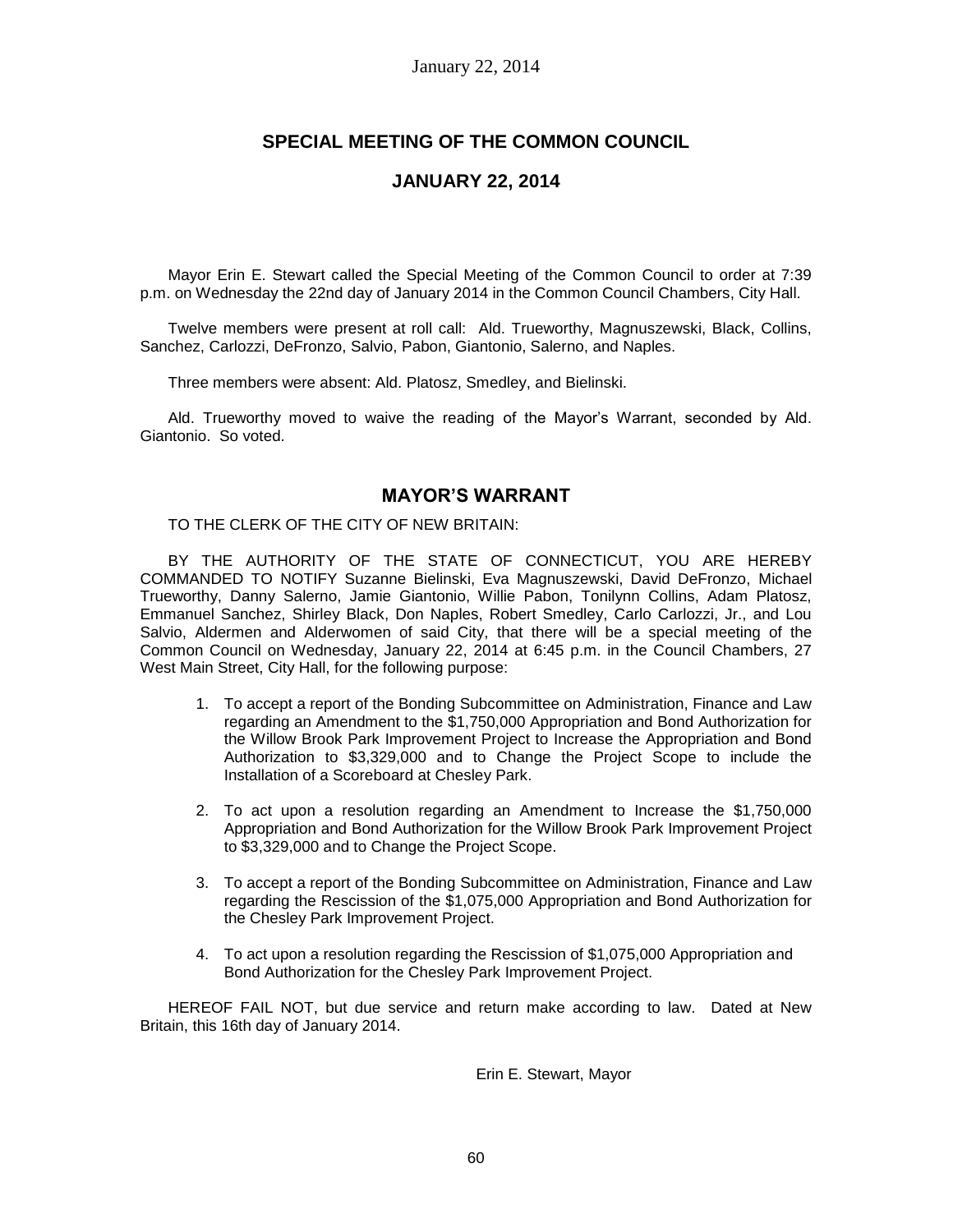### **REPORT OF THE BONDING COMMITTEE**

#### **32374-2 RE: AMENDMENT TO INCREASE THE \$1,750,000 APPROPRIATION AND BOND AUTHORIZATION FOR THE WILLOW BROOK PARK IMPROVEMENT PROJECT TO \$3,329,000 AND TO CHANGE THE PROJECT SCOPE**

To Her Honor, the Mayor, and the Common Council of the City of New Britain: the undersigned beg leave to report the following:

At a meeting of the Standing Bonding Subcommittee of the Committee on Administration, Finance and Law (the "Bonding Subcommittee") held on January 22, 2014, on a motion by Bonding Subcommittee member Giantonio and seconded by Bonding Subcommittee member Naples, the following resolution was adopted:

RESOLVED, that the Bonding Subcommittee recommends to the Common Council that the resolution entitled "\$1,750,000 Appropriation and Bond Authorization for the Willow Brook Park Improvement Project" adopted by the Common Council on June 27, 2013 under Item #32374-1, be amended to increase the sum appropriated and bonds authorized to \$3,329,000 and to include costs for installation of a scoreboard at Chesley Park, and to read as follows:

"RESOLVED, by the Common Council of the City of New Britain on the recommendations of the Standing Bonding Subcommittee of the Committee on Administration, Finance and Law adopted at its meetings held on June 25, 2013 and January 22, 2014, that the sum of \$3,329,000 be appropriated for the replacement of the track and installation of artificial turf at Willow Brook Park and the installation of a scoreboard at Chesley Park (the "Project"). The Project includes planning, design, architectural and engineering services, construction, reconstruction and site work, materials, equipment and fixtures, temporary and permanent financing costs and other costs related to the Project. To meet said appropriation and in lieu of a tax therefor, bonds, notes or temporary notes of the City be issued pursuant to Article XII of the City Charter and Chapter 109 of the Connecticut General Statutes, as amended, or any other provision of law thereto enabling, in an amount not to exceed \$3,329,000 or so much thereof as may be necessary after deducting grants or other sources of funds available for the Project.

BE IT FURTHER RESOLVED, that the bonds or notes may be sold in a single issue or may be consolidated with other authorized but unissued bonds or notes of the City. The bonds or notes shall be issued in fully registered form, be executed in the name and on behalf of the City by the facsimile or manual signatures of the Mayor and the Treasurer, bear the City seal or a facsimile thereof, be certified and payable at a bank or trust company designated by the Mayor and the Treasurer which bank or trust company may also be designated as the registrar and transfer agent, and be approved as to their legality by Bond Counsel to the City. The bonds or notes may be issued in one or more series, shall bear such rate or rates of interest, and be issued in book entry form. The bonds or notes shall be general obligations of the City and each of the bonds or notes shall recite that every requirement of law relating to its issue has been duly complied with, that such bonds or notes are within every debt and other limit prescribed by law, and that the full faith and credit of the City are pledged to the payment of the principal thereof and interest thereon. The aggregate principal amount of bonds or notes to be issued, the annual installments of principal, redemption provisions, if any, the date, interest rate or rates, form and manner of sale, time of issuance and sale, designation, price, maturities, and other terms, details and particulars of such bonds or notes shall be determined by the Mayor and the Treasurer.

BE IT FURTHER RESOLVED, that the Mayor and Treasurer are authorized to issue temporary notes in anticipation of the receipt of the proceeds of said bonds or notes and the receipt of any federal, state or other grant-in-aid for the project. The notes shall be executed in the name and on behalf of the City by the facsimile or manual signatures of the Mayor and the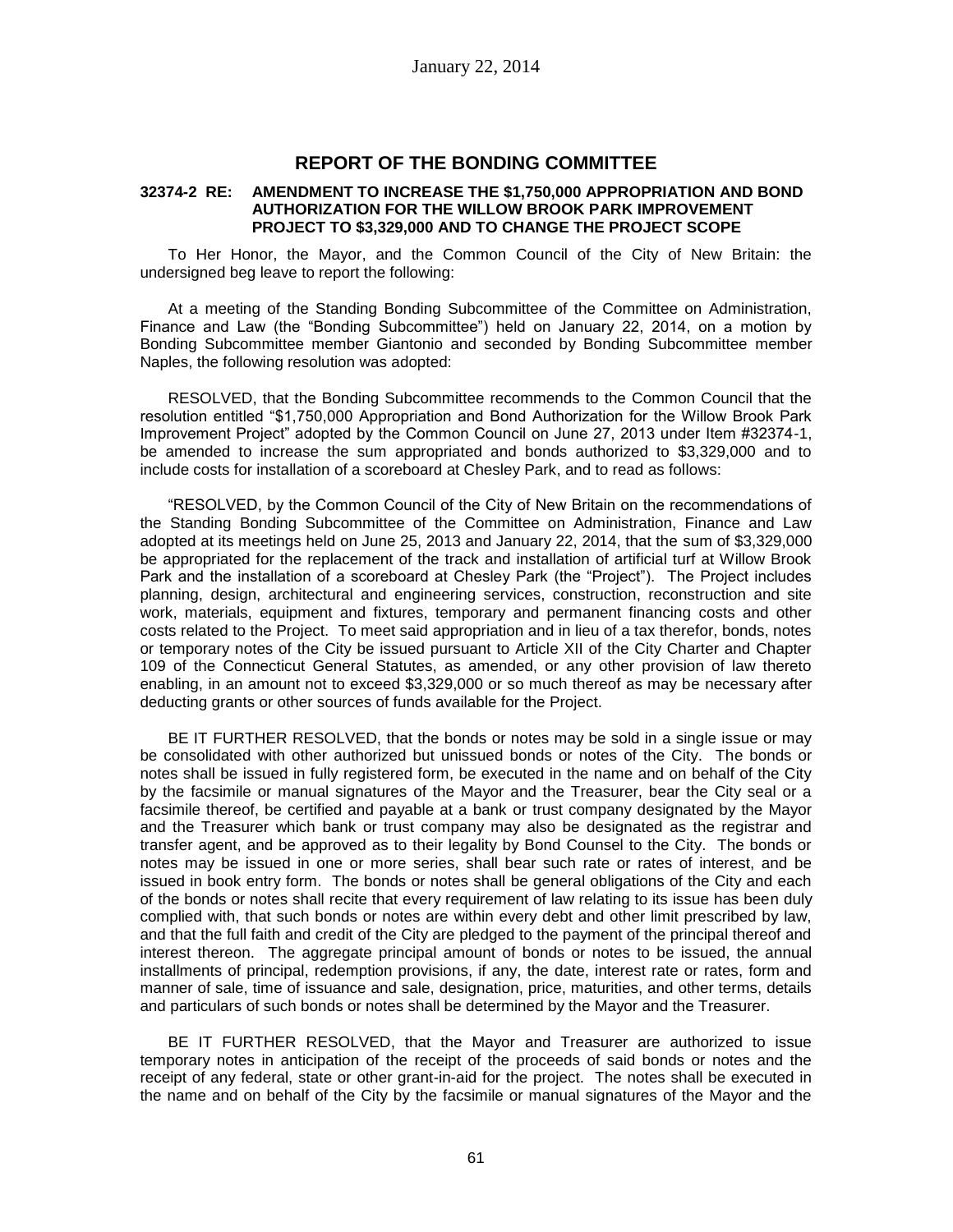Treasurer, bear the City seal or a facsimile thereof, be certified and payable at a bank or trust company designated by the Mayor and the Treasurer which bank or trust company may also be designated as the registrar and transfer agent, and be approved as to their legality by Bond Counsel to the City. The notes shall be issued with maturity dates in accordance with the Connecticut General Statutes, as amended. The notes shall be general obligations of the City and each of the bonds shall recite that every requirement of law relating to its issue has been duly complied with, that such notes are within every debt and other limit prescribed by law, and that the full faith and credit of the City are pledged to the payment of the principal thereof and interest thereon. The net interest cost on such notes, including renewals thereof, and the expense of preparing, issuing, and marketing such notes, to the extent paid from the proceeds from the issuance of bonds or notes, shall be included as a cost of the project.

BE IT FURTHER RESOLVED, that the bonds, notes or temporary notes may be sold by the Mayor and Treasurer in a public sale, sealed proposal or a negotiated underwriting and the Mayor and the Treasurer are authorized to select the underwriter or underwriters and to enter into, execute and deliver on behalf of the City a contract of purchase for such bonds, notes or temporary notes on such terms and conditions as they shall determine.

BE IT FURTHER RESOLVED, that the City hereby declares its official intent under Treasury Regulation Section 1.150-2 of the Internal Revenue Code of 1986, as amended, that project costs may be paid from temporary advances of available funds and that the City reasonably expects to reimburse any such advances from the proceeds of borrowings in an aggregate principal amount not in excess of the amount of borrowing authorized for the project; that the Mayor and Treasurer are authorized to bind the City pursuant to such representations and agreements as they deem necessary or advisable in order to ensure and maintain the continued exemption from Federal income taxation of interest on the bonds, notes or temporary notes authorized by this resolution, if issued on a tax-exempt basis, including covenants to pay rebates of investment earnings to the United States in future years. While it is anticipated that the bonds or notes will qualify as tax exempt bonds, the Mayor and the Treasurer are authorized, upon the advice of bond counsel, to issue all or any portion of the bonds or notes as bonds or notes the interest on which is includable in the gross income of the owners thereof for federal income tax purposes and it is hereby found and determined that the issuance of any such bonds or notes is in the public interest.

BE IT FURTHER RESOLVED, that the Mayor and the Treasurer are hereby authorized, on behalf of the City, to enter into agreements or otherwise covenant for the benefit of bondholders to provide information on an annual or other periodic basis to the Municipal Securities Rulemaking Board or any other municipal securities information repositories or state based information repositories (the "Repositories") and to provide notices to the Repositories of material events as enumerated in Securities and Exchange Commission Exchange Act Rule 15c2-12, as amended, as may be necessary, appropriate or desirable to effect the sale of the bonds, notes or temporary authorized by this resolution. Any agreements or representations to provide information to Repositories made prior hereto are hereby confirmed, ratified and approved.

BE IT FURTHER RESOLVED, that the Mayor and the Treasurer are further authorized to enter into, execute and deliver, on behalf of the City, any agreements they deem reasonable or necessary to provide credit enhancement to the bonds, notes or temporary notes. The Mayor and the Treasurer are further authorized to appoint a certifying agent, paying agent, transfer agent, registrar, interest rate advisor, trustee and such other advisers and consultants as they may deem necessary or desirable, and to execute and deliver on behalf of the City any and all tax regulatory, credit enhancement, continuing disclosure, security, letter of representation or other agreements they deem necessary to provide for the issuance of such bonds, notes or temporary notes.

BE IT FURTHER RESOLVED, that the Mayor, Treasurer and other City officials and employees are authorized to apply for and accept or reject any federal, state or other grants-in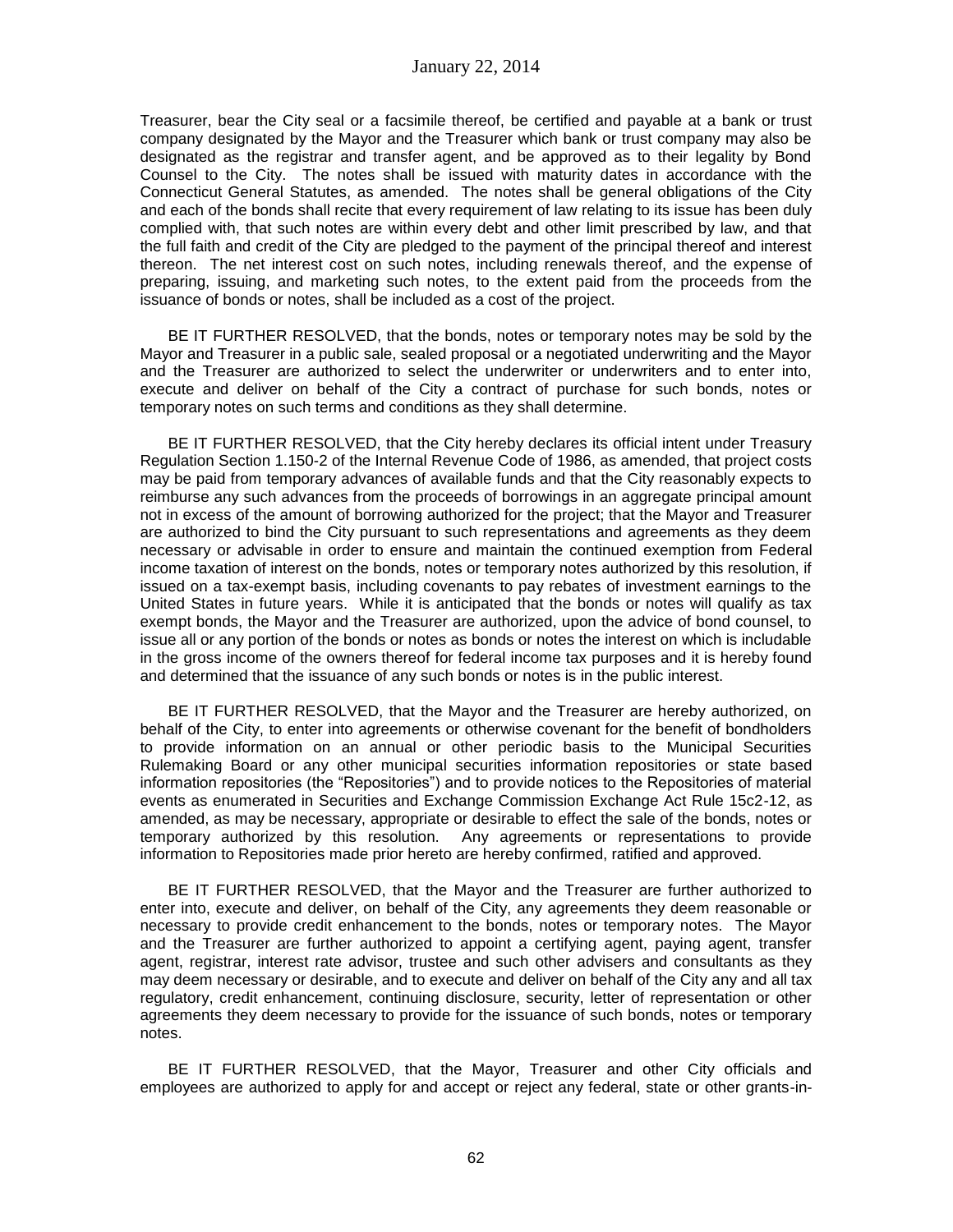aid for the project, and to take all actions necessary and proper to carry out the project and to issue the bonds, notes or temporary notes to finance the appropriation."

> Alderman Carlo Carlozzi, Chairman, Bonding Subcommittee of the Committee on Administration, Finance and Law

Ald. Trueworthy moved to accept, seconded by Ald. Collins. So voted. Approved January 23, 2014 by Mayor Erin E. Stewart.

### **RESOLUTION**

#### **32374-3 RE: AMENDMENT TO INCREASE THE \$1,750,000 APPROPRIATION AND BOND AUTHORIZATION FOR THE WILLOW BROOK PARK IMPROVEMENT PROJECT TO \$3,329,000 AND TO CHANGE THE PROJECT SCOPE**

To Her Honor, the Mayor, and the Common Council of the City of New Britain: the undersigned beg leave to recommend the adoption of the following:

At a meeting of the Common Council held on January 22, 2014, on a motion by Council member Giantonio and seconded by Council member Naples the following resolution was adopted:

RESOLVED, by the Common Council of the City of New Britain on the recommendation of the Standing Bonding Subcommittee of the Committee on Administration, Finance and Law (the "Bonding Subcommittee" adopted at its meeting held on January 22, 2014, that the resolution entitled "\$1,750,000 Appropriation and Bond Authorization for the Willow Brook Park Improvement Project" adopted by the Common Council on June 27, 2013, under Item #32374-1, on the recommendation of the Bonding Subcommittee adopted at its meeting held on June 25, 2013, be amended to increase the sum appropriated and bonds authorized to \$3,329,000 and to include costs for installation of a scoreboard at Chesley Park, and to read as follows:

"RESOLVED, by the Common Council of the City of New Britain on the recommendations of the Standing Bonding Subcommittee of the Committee on Administration, Finance and Law adopted at its meetings held on June 25, 2013 and January 22, 2014, that the sum of \$3,329,000 be appropriated for the replacement of the track and installation of artificial turf at Willow Brook Park and the installation of a scoreboard at Chesley Park (the "Project"). The Project includes planning, design, architectural and engineering services, construction, reconstruction and site work, materials, equipment and fixtures, temporary and permanent financing costs and other costs related to the Project. To meet said appropriation and in lieu of a tax therefor, bonds, notes or temporary notes of the City be issued pursuant to Article XII of the City Charter and Chapter 109 of the Connecticut General Statutes, as amended, or any other provision of law thereto enabling, in an amount not to exceed \$3,329,000 or so much thereof as may be necessary after deducting grants or other sources of funds available for the Project.

BE IT FURTHER RESOLVED, that the bonds or notes may be sold in a single issue or may be consolidated with other authorized but unissued bonds or notes of the City. The bonds or notes shall be issued in fully registered form, be executed in the name and on behalf of the City by the facsimile or manual signatures of the Mayor and the Treasurer, bear the City seal or a facsimile thereof, be certified and payable at a bank or trust company designated by the Mayor and the Treasurer which bank or trust company may also be designated as the registrar and transfer agent, and be approved as to their legality by Bond Counsel to the City. The bonds or notes may be issued in one or more series, shall bear such rate or rates of interest, and be issued in book entry form. The bonds or notes shall be general obligations of the City and each of the bonds or notes shall recite that every requirement of law relating to its issue has been duly complied with, that such bonds or notes are within every debt and other limit prescribed by law,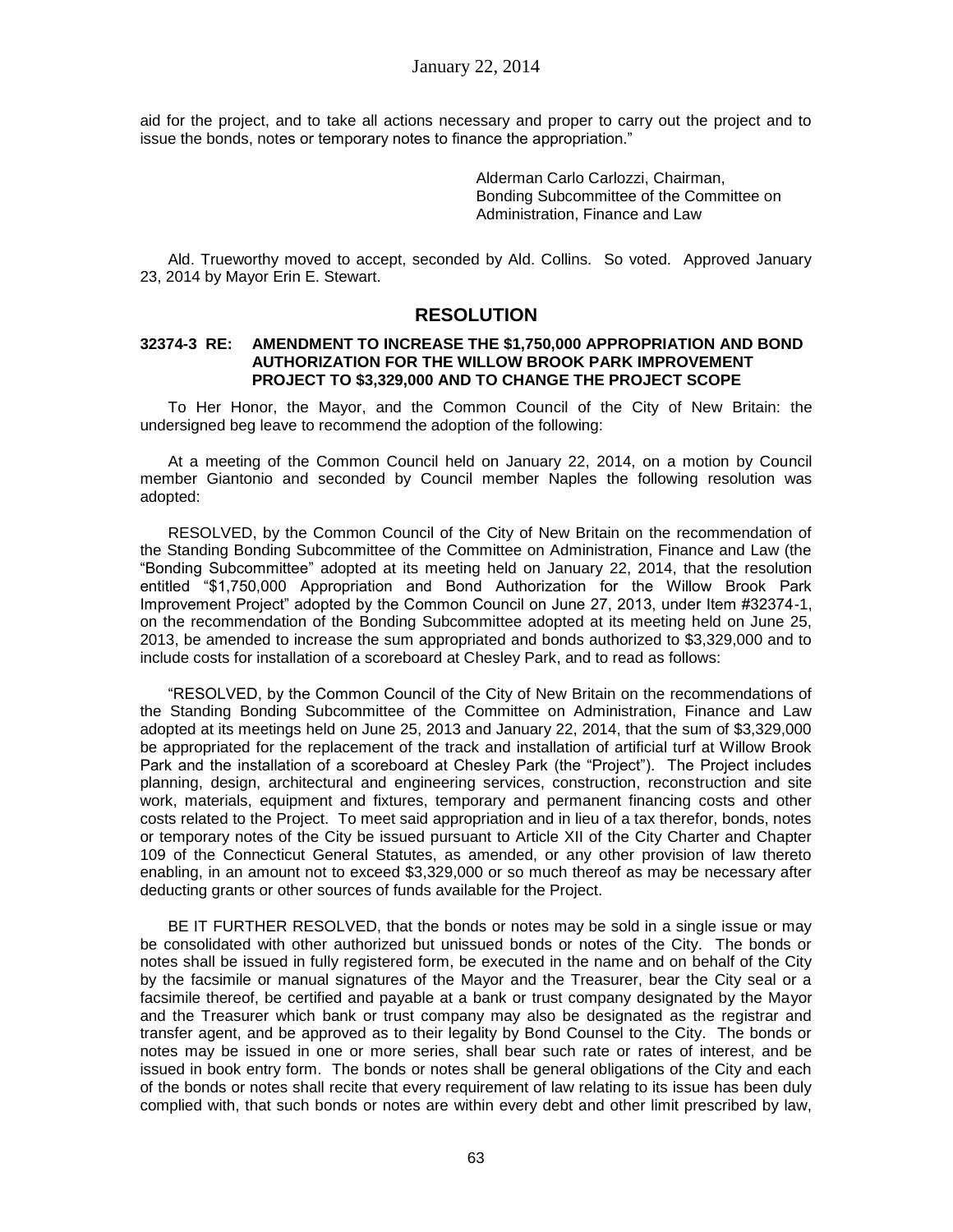and that the full faith and credit of the City are pledged to the payment of the principal thereof and interest thereon. The aggregate principal amount of bonds or notes to be issued, the annual installments of principal, redemption provisions, if any, the date, interest rate or rates, form and manner of sale, time of issuance and sale, designation, price, maturities, and other terms, details and particulars of such bonds or notes shall be determined by the Mayor and the Treasurer.

BE IT FURTHER RESOLVED, that the Mayor and Treasurer are authorized to issue temporary notes in anticipation of the receipt of the proceeds of said bonds or notes and the receipt of any federal, state or other grant-in-aid for the project. The notes shall be executed in the name and on behalf of the City by the facsimile or manual signatures of the Mayor and the Treasurer, bear the City seal or a facsimile thereof, be certified and payable at a bank or trust company designated by the Mayor and the Treasurer which bank or trust company may also be designated as the registrar and transfer agent, and be approved as to their legality by Bond Counsel to the City. The notes shall be issued with maturity dates in accordance with the Connecticut General Statutes, as amended. The notes shall be general obligations of the City and each of the bonds shall recite that every requirement of law relating to its issue has been duly complied with, that such notes are within every debt and other limit prescribed by law, and that the full faith and credit of the City are pledged to the payment of the principal thereof and interest thereon. The net interest cost on such notes, including renewals thereof, and the expense of preparing, issuing, and marketing such notes, to the extent paid from the proceeds from the issuance of bonds or notes, shall be included as a cost of the project.

BE IT FURTHER RESOLVED, that the bonds, notes or temporary notes may be sold by the Mayor and Treasurer in a public sale, sealed proposal or a negotiated underwriting and the Mayor and the Treasurer are authorized to select the underwriter or underwriters and to enter into, execute and deliver on behalf of the City a contract of purchase for such bonds, notes or temporary notes on such terms and conditions as they shall determine.

BE IT FURTHER RESOLVED, that the City hereby declares its official intent under Treasury Regulation Section 1.150-2 of the Internal Revenue Code of 1986, as amended, that project costs may be paid from temporary advances of available funds and that the City reasonably expects to reimburse any such advances from the proceeds of borrowings in an aggregate principal amount not in excess of the amount of borrowing authorized for the project; that the Mayor and Treasurer are authorized to bind the City pursuant to such representations and agreements as they deem necessary or advisable in order to ensure and maintain the continued exemption from Federal income taxation of interest on the bonds, notes or temporary notes authorized by this resolution, if issued on a tax-exempt basis, including covenants to pay rebates of investment earnings to the United States in future years. While it is anticipated that the bonds or notes will qualify as tax exempt bonds, the Mayor and the Treasurer are authorized, upon the advice of bond counsel, to issue all or any portion of the bonds or notes as bonds or notes the interest on which is includable in the gross income of the owners thereof for federal income tax purposes and it is hereby found and determined that the issuance of any such bonds or notes is in the public interest.

BE IT FURTHER RESOLVED, that the Mayor and the Treasurer are hereby authorized, on behalf of the City, to enter into agreements or otherwise covenant for the benefit of bondholders to provide information on an annual or other periodic basis to the Municipal Securities Rulemaking Board or any other municipal securities information repositories or state based information repositories (the "Repositories") and to provide notices to the Repositories of material events as enumerated in Securities and Exchange Commission Exchange Act Rule 15c2-12, as amended, as may be necessary, appropriate or desirable to effect the sale of the bonds, notes or temporary authorized by this resolution. Any agreements or representations to provide information to Repositories made prior hereto are hereby confirmed, ratified and approved.

BE IT FURTHER RESOLVED, that the Mayor and the Treasurer are further authorized to enter into, execute and deliver, on behalf of the City, any agreements they deem reasonable or necessary to provide credit enhancement to the bonds, notes or temporary notes. The Mayor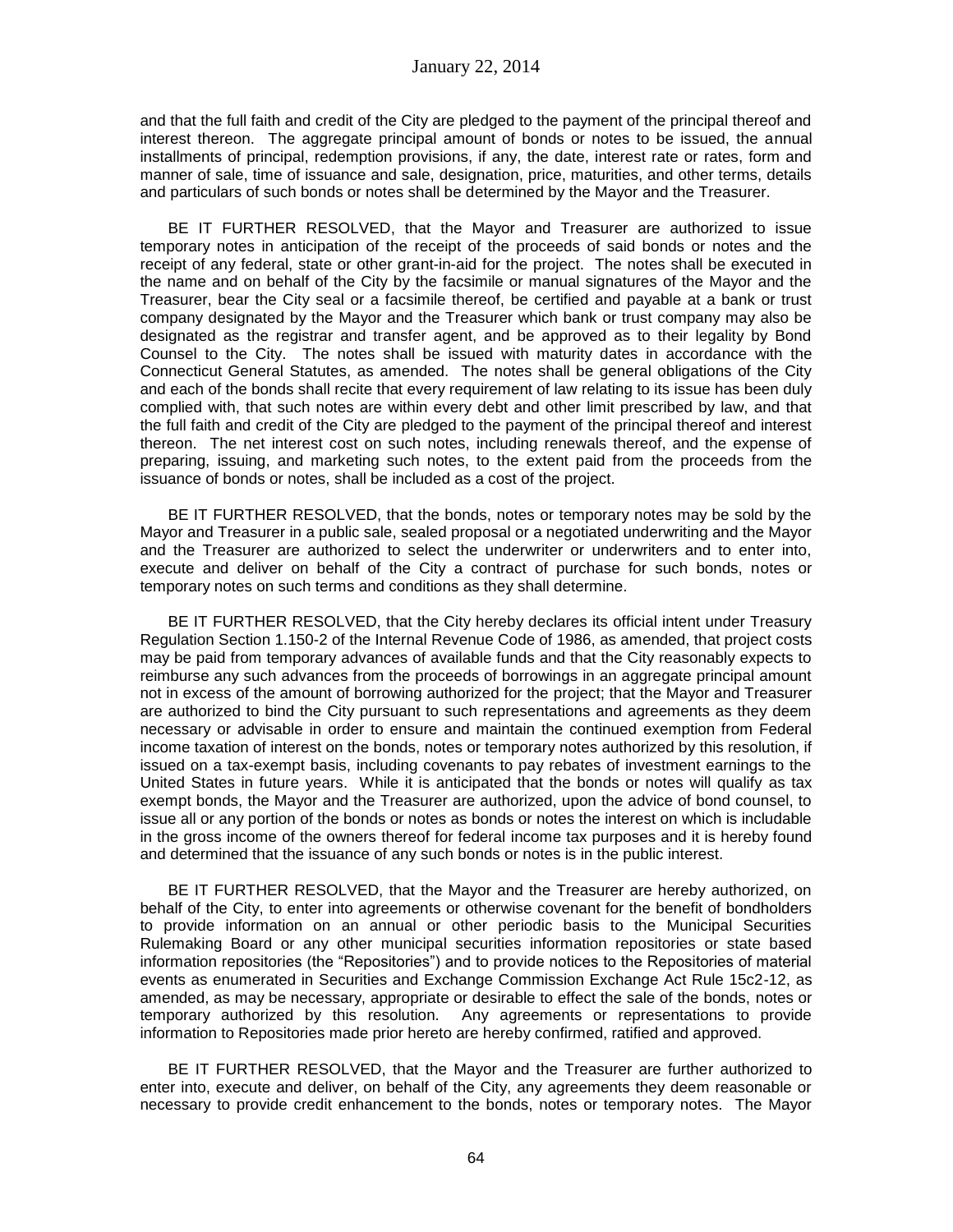and the Treasurer are further authorized to appoint a certifying agent, paying agent, transfer agent, registrar, interest rate advisor, trustee and such other advisers and consultants as they may deem necessary or desirable, and to execute and deliver on behalf of the City any and all tax regulatory, credit enhancement, continuing disclosure, security, letter of representation or other agreements they deem necessary to provide for the issuance of such bonds, notes or temporary notes.

BE IT FURTHER RESOLVED, that the Mayor, Treasurer and other City officials and employees are authorized to apply for and accept or reject any federal, state or other grants-inaid for the project, and to take all actions necessary and proper to carry out the project and to issue the bonds, notes or temporary notes to finance the appropriation."

Alderman Carlo Carlozzi, Jr.

Ald. Trueworthy moved to accept and adopt, seconded by Ald. Colllins. Roll call vote – 12 in favor, 0 opposed. IN FAVOR: Ald. Trueworthy, Magnuszewski, Black, Collins, Sanchez, Carlozzi, DeFronzo, Salvio, Pabon, Giantonio, Salerno and Naples. RESOLUTION ADOPTED. Approved January 23, 2014 by Mayor Erin E. Stewart.

## **REPORT OF THE BONDING COMMITTEE**

#### **32379-2 RE: RECISSION OF \$1,075,000 APPROPRIATION AND BOND AUTHORIZATION FOR THE CHESLEY PARK IMPROVEMENT PROJECT**

To Her Honor, the Mayor, and the Common Council of the City of New Britain: the undersigned beg leave to report the following:

At a meeting of the Standing Bonding Subcommittee of the Committee on Administration, Finance and Law ("Bonding Subcommittee") held on January 22, 2014, on a motion by Committee member Giantonio, and seconded by Committee member Naples, the following resolution was adopted rejected:

RESOLVED, that the Bonding Subcommittee recommends to the Common Council that the resolution titled "\$1,075,000 Appropriation and Bond Authorization for the Chesley Park Improvement Project" adopted by the Common Council on June 27, 2013 under Item #32379-1, be rescinded in its entirety.

> Alderman Carlo Carlozzi Chairman, Bonding Subcommittee of the Committee on Administration, Finance and Law

Ald. Trueworthy moved to accept, seconded by Ald. Giantonio. Ald. Trueworthy moved to amend the first paragraph by changing the word "adopted" to "rejected". Motion seconded by Ald. Carlozzi. Amendment carried by voice vote. Report as amended carried by voice vote. Approved January 23, 2014 by Mayor Erin E. Stewart.

Ald. Trueworthy moved to adjourn, seconded by Ald. Giantonio. So voted. Meeting adjourned AT 7:44 p.m.

ATTEST: Mark H. Bernacki, City Clerk